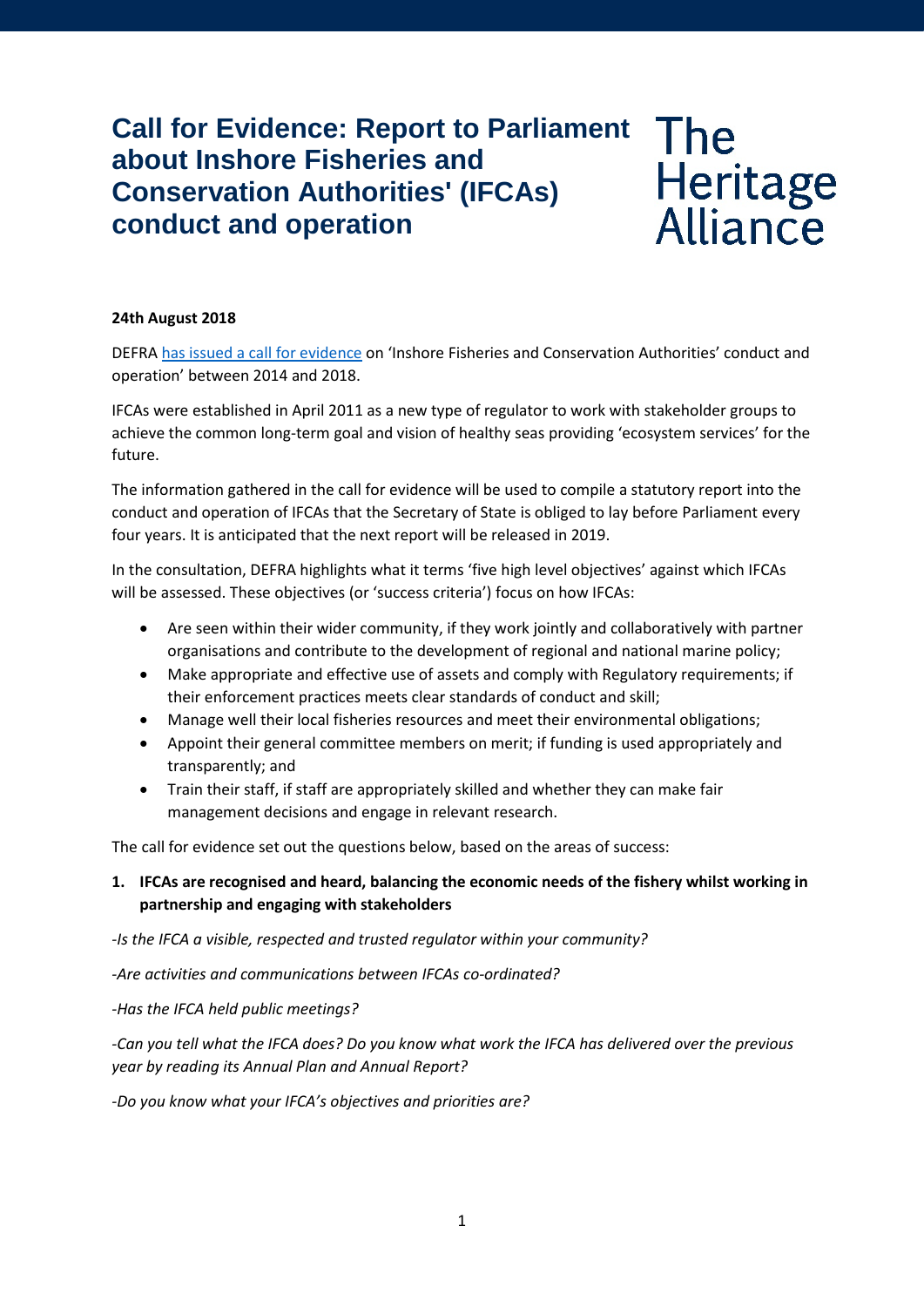It is important that all the authorities have established contact with heritage stakeholders to avoid any inadvertent damage to heritage. This should ensure effective communication with the relevant regional and national advocacy groups, or others with the relevant expertise, as soon as an issue arises.

We are pleased to note that, several IFCAs already have people with archaeological experience within the authority, and that some have taken a more active role towards archaeological matters. For example, Sussex IFCA has run schemes for fishermen to report archaeological discoveries, funded by the Heritage Lottery Fund. They have also collaborated on a project funded by Historic England on 'fishermen's fasteners', which are seabed features previously reported by fishermen.

Northumberland IFCA has also been noteworthy in its help with seabed survey data.

Government should encourage all IFCAs to adopt this best practice.

#### **2. IFCAs implement a fair, effective and proportionate enforcement regime**

*-Does the IFCA have an enforcement policy statement that is easy to understand and*

*which describes how sanctioning decisions are made and applied?*

*-Has the IFCA carried out inspections professionally and in accordance with its Code of*

*Conduct?*

*-Does the IFCA provide advice and guidance to people who might carry out activities that are regulated and subject to an enforcement regime? -Are the IFCA's byelaws and enforcement policy consistent with neighbouring IFCAs? -Has the IFCA used other management options, e.g. voluntary local agreements to manage, protect and promote the recovery of fish stocks from the effects of exploitation?*

The Heritage Alliance's key concern is that the enforcement regime to protect the ecosystem is appropriately applied to ensure that the Historic Environment is also protected, not just in policy, but in actions too. The current framework for enforcement [here](http://www.association-ifca.org.uk/Upload/About/2011-ifca-guide-common%20enforcement%20framework.pdf) for does not deal with marine heritage or any damage caused. This is a missed opportunity which should be rectified.

# **3. IFCAs use evidence based and appropriate measures to manage the sustainable exploitation of sea fisheries resources and deliver marine environmental protection within their districts**

*-Has the IFCA demonstrated that it uses evidence in its decision-making processes? -Has the IFCA demonstrated proactive and adaptive methods for marine conservation and for the management of marine protected areas? -Has the IFCA demonstrated sustainable marine management best practice? -Has the IFCA prioritised any issues affecting fish stocks within its District and, if*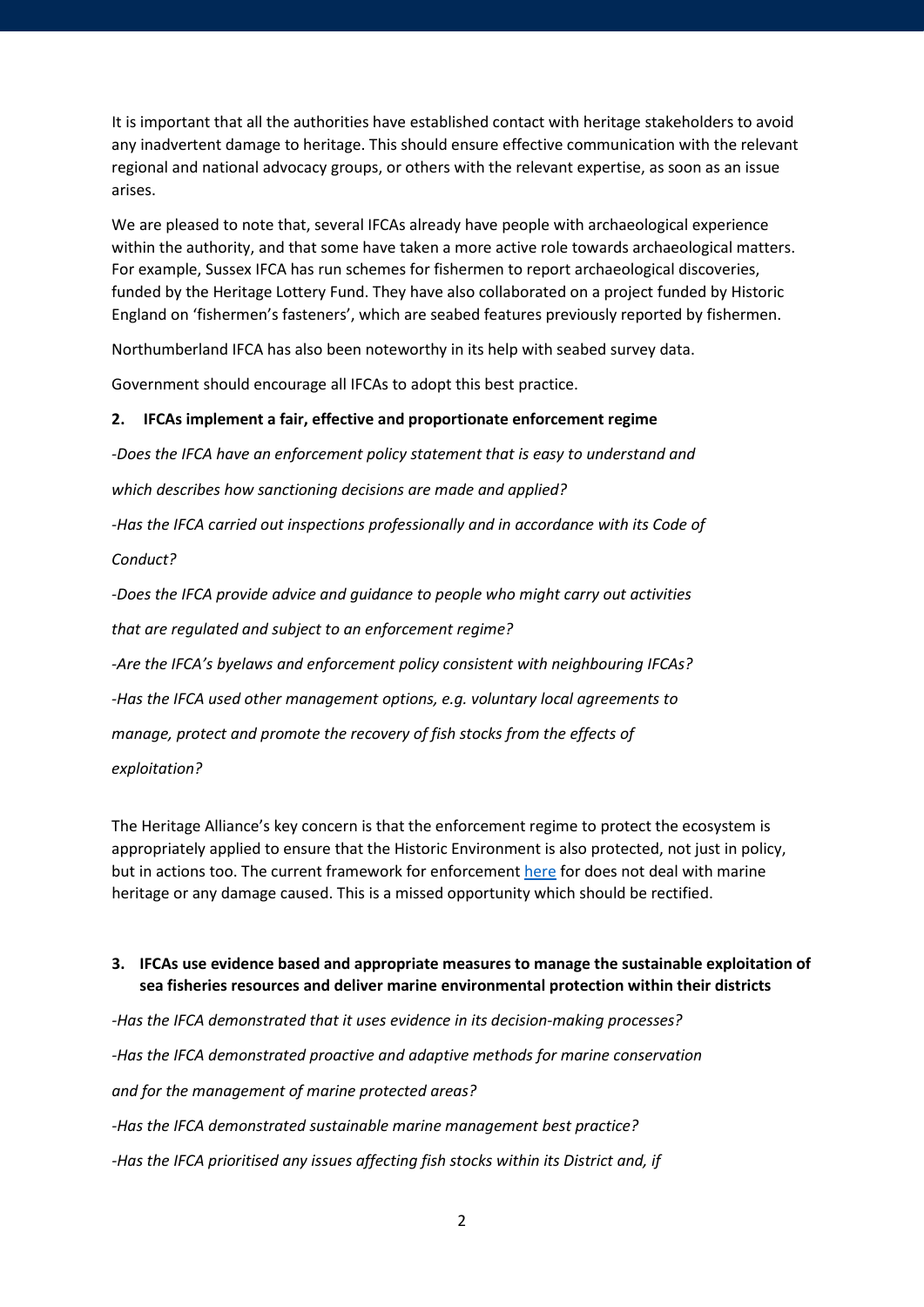#### *appropriate, developed a suitable management plan for them?*

*-Is the IFCA having an effective and positive impact within the District?*

The Government is under a legal obligation to recognise the interests of cultural heritage. Sections 117(7) and 117(8) of the Marine and Coastal Access Act 2009 provide a statutory basis for the appropriate authority to have regard to the consequences of designating MCZs for any sites of historic or archaeological interest within proposed MCZs. Moreover, there is also a general duty on public authorities – when taking decisions affecting the UK marine area – to have regard to appropriate marine policy documents, which include the UK Marine Policy Statement. The UK MPS includes clear policies on the historic environment (section 2.6.6), encompassing sites of historic or archaeological interest as set out above.

Yet, the cultural heritage of the marine environment is still too often over looked by Government. For example, opportunities to better protect marine heritage were missed in the recent White Paper on Fisheries.

Broadly speaking, IFCAs appear reasonably open to heritage concerns. However, they have so many other responsibilities that they cannot give it enough weight, especially considering their new and complex regulatory environment. We understand that where exercised, the IFCAs' responsibilities that relate to the historic environment, such as their ability to regulate activities within Marine Conservation Zones through byelaws, can be beneficial. IFCAs and marine heritage would benefit from increased investment to allow more attention to be given to the sector so that our irreplaceable marine heritage is not lost.

Furthermore, given that IFCAs are either committees or joint committees of the local authorities that fall within an IFCA district, there is definitely a need for greater co-ordination with local authority archaeologists. In particular, local authority Historic Environment Record (HER) data should be made available to their respective IFCAs, and HERs should encompass at least the six-mile extent of IFCAs.

#### **4. IFCAs have appropriate governance in place and staff are trained and professional**

*-When you have met IFCA staff do they appear professional, fair, interested in their jobs and consistent?*

*-Have you attended any IFCA meetings? Are these meetings well run? -During IFCA meetings, has each person had a fair opportunity to make their observations? Have different viewpoints been considered and discussed? -Do you know where to find notices and documentation of IFCA meetings? Does the IFCA make good use of its financial resources, staff and assets?*

# **5. IFCAs make the best use of evidence to deliver their objectives**

*-Has the IFCA consulted on, developed and published a strategic research plan? -Has the IFCA developed an in-house capability to collect, analyse and interpret*